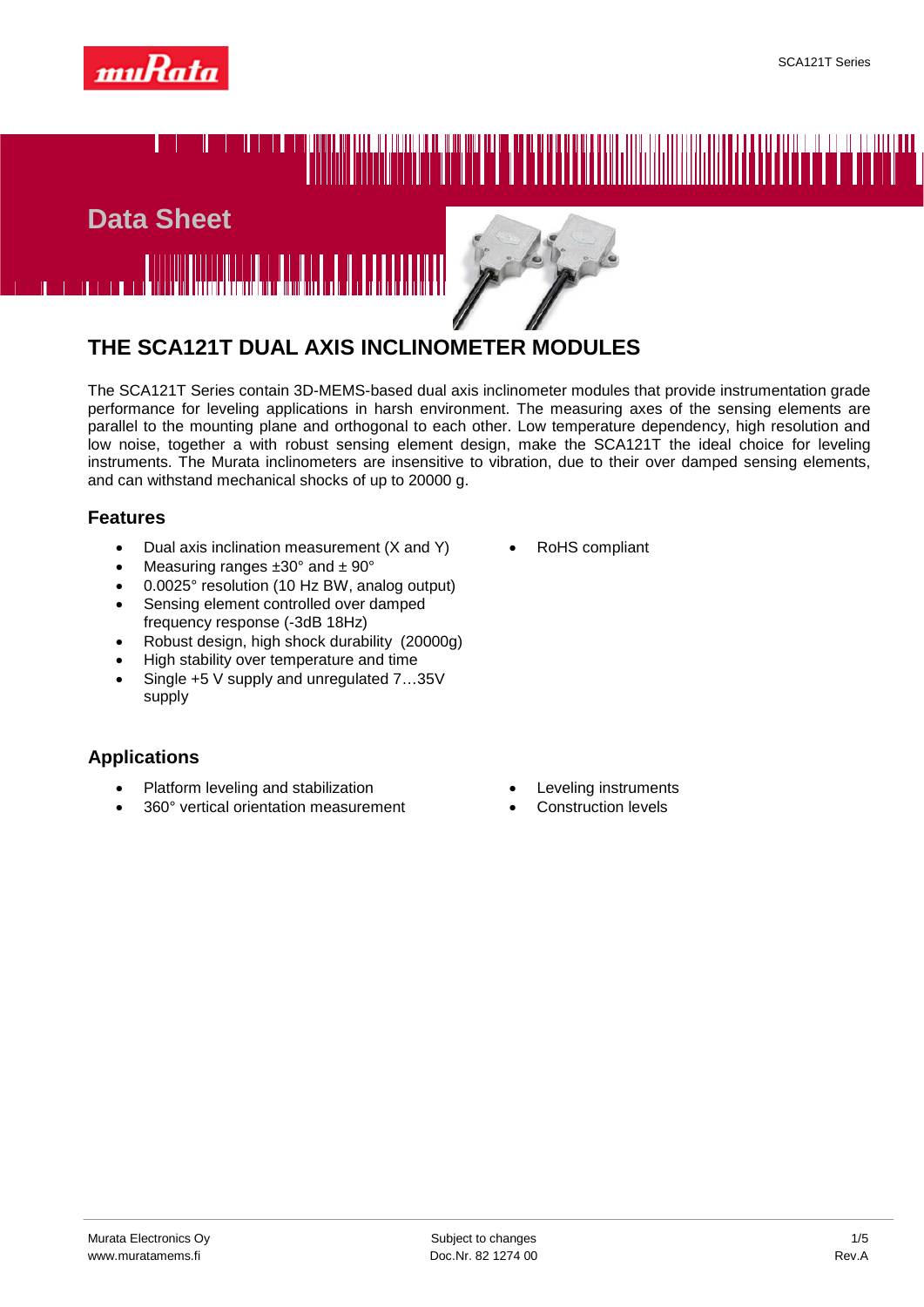

## **TABLE OF CONTENTS**

| 1.1 |     |  |
|-----|-----|--|
| 1.2 |     |  |
| 1.3 |     |  |
| 1.4 |     |  |
|     |     |  |
| 2.1 |     |  |
| 2.2 |     |  |
| 2.3 |     |  |
|     |     |  |
|     | 3.1 |  |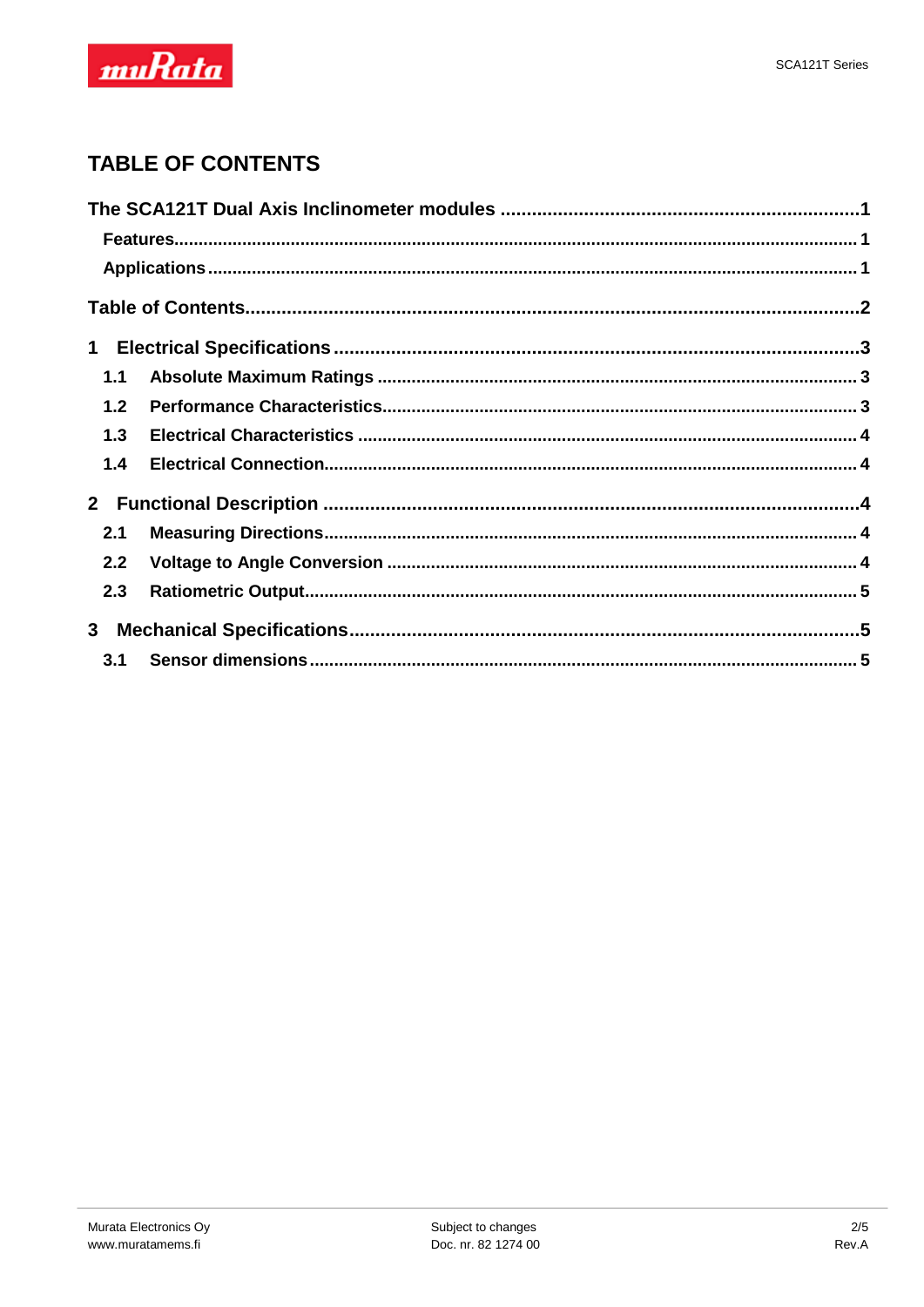

## **1 Electrical Specifications**

The SCA121T product family comprises three versions, the SCA121T-D03, the SCA121T-D05 and the SCA121T-D07 that differs in measurement range and supply voltage. The product version specific performance specifications are listed in the table SCA121T performance characteristics below.

#### **1.1 Absolute Maximum Ratings**

| Supply voltage SCA121T-D05(V <sub>DD</sub> ) | Regulated -0.3 V to $+5.5V$               |
|----------------------------------------------|-------------------------------------------|
| Supply voltage SCA121T-D03 and D07           | Unregulated -0.3 V to +35V                |
| Voltage at input / output pins               | $-0.3V$ to 5.3                            |
| Storage temperature                          | $-55^{\circ}$ C to $+125^{\circ}$ C       |
| Operating temperature                        | -40 $^{\circ}$ C to +125 $^{\circ}$ C     |
| Mechanical shock                             | Drop from 1 meter onto a concrete surface |
|                                              | (20000g). Powered or non-powered          |

### **1.2 Performance Characteristics**

| Parameter                        | Condition                 | <b>SCA121T-</b><br>D <sub>03</sub> | <b>SCA121T</b><br>$-D05$ | SCA <sub>121</sub> T<br>$-D07$ | Units   |
|----------------------------------|---------------------------|------------------------------------|--------------------------|--------------------------------|---------|
| Measuring range                  | Nominal                   | ±90                                | ±90                      | ±30                            | $\circ$ |
|                                  |                           | ±1                                 | $+1$                     | ±0.5                           | g       |
| <b>Supply Voltage</b>            |                           | 735                                | $5 + 0.25$               | 735                            | $\vee$  |
| Offset (Output at 0g)            |                           | 2.5                                | Vdd/2                    | 2.5                            | V       |
| Offset calibration error         | Max deviation             | ±1.5                               | ±1.5                     | ±1.5                           | $\circ$ |
| Sensitivity                      |                           | 2                                  | 2                        | $\overline{4}$                 | V/g     |
|                                  | between 01° <sup>(1</sup> | 35                                 | 35                       | 70                             | $mV$ /° |
| Sensitivity calibration<br>error |                           | ±1.5                               | ±1.5                     | ±1.5                           | %       |
| Offset temperature               | $-2585^{\circ}C$          | $+1$                               | $+1$                     | $+1$                           | $\circ$ |
| dependency                       | $070$ °C                  | ±0.5                               | ±0.5                     | ±0.5                           | $\circ$ |
| Sensitivity temperature          | $-2585^{\circ}C$          | $-1.5+0.5$                         | $-1.5+0.5$               | $-1.5+0.5$                     | %       |
| dependency                       | $070$ °C                  | $-0.8+0.3$                         | $-0.8+0.3$               | $-0.8+0.3$                     | %       |
| Typical non-linearity            | Measuring range           | ±0.57                              | ±0.57                    | ±0.11                          | $\circ$ |
| Frequency response               | $-3$ dB LP $(2)$          | $8 - 28$                           | $8 - 28$                 | $8 - 28$                       | Hz      |
| Ratiometric error                | $Vdd = 4.755.25V$         |                                    | ±1                       |                                | %       |
| Cross-axis sensitivity           | Max.                      | 4                                  |                          | $\overline{4}$                 | %       |

Note 1. The angle output has SIN curve relationship to voltage output

Note 2. The frequency response is determined by the sensing element's internal gas damping.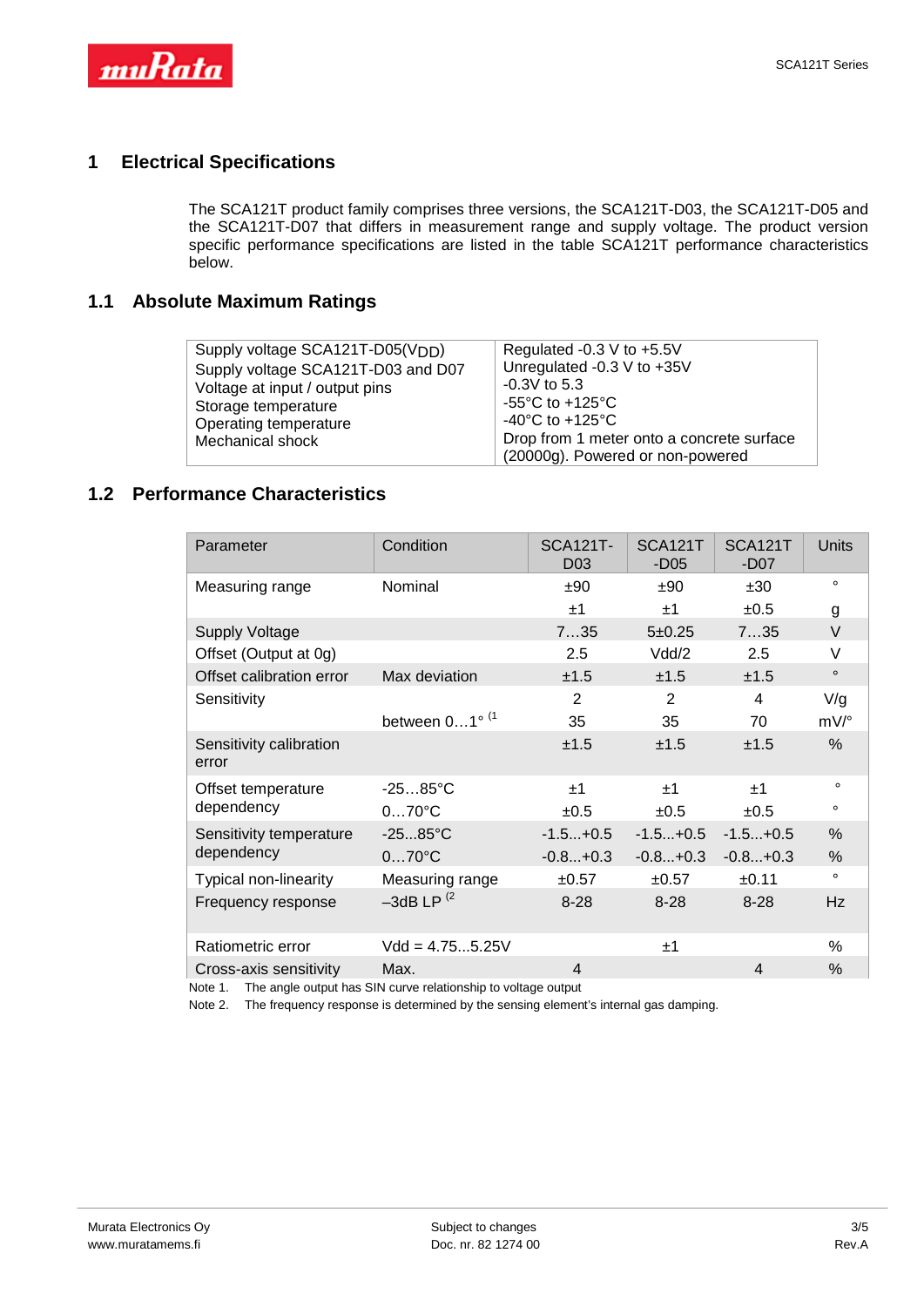

## **1.3 Electrical Characteristics**

| Parameter                     | Condition              | Min.  | Tvp | Max. | Units |
|-------------------------------|------------------------|-------|-----|------|-------|
| Current consumption           | $Vdd = 5 V$ ; No load  |       | 5   | 8    | mA    |
| Operating temperature         |                        | $-25$ |     | +85  | °C    |
| Analog resistive output load  | Vout to Vdd or GND     | 10    |     |      | kOhm  |
| Analog capacitive output load | Vout to Vdd or GND     |       |     | 20   | nF    |
| Start-up delay                | Reset and parity check |       |     | 10   | ms    |

## **1.4 Electrical Connection**

| <b>Wire Color</b> | Name       | <b>Function</b>      |
|-------------------|------------|----------------------|
| Blue              | <b>GND</b> | Ground               |
| Red               | Mdd        | Power supply         |
| Yellow            | Out X      | X-axis output        |
| Green             | Out Y      | Y-axis output        |
| White             | NC.        | <b>Not Connected</b> |

## **2 Functional Description**

## **2.1 Measuring Directions**



**Figure 1.** The measuring directions of the SCA121T

## **2.2 Voltage to Angle Conversion**

Analog output can be transferred to angle using the following equation for conversion:

$$
\alpha = \arcsin\left(\frac{V_{out} - \text{Offset}}{\text{Sensitivity}}\right)
$$

Where: Offset = output of the device at  $0^\circ$  inclination position, Sensitivity is the sensitivity of the device and  $V_{Dout}$  is the output of the SCA121T. The nominal offset is 2.5 V and the sensitivity is 4 V/g for the SCA121T-D07 and 2 V/g for the SCA121T-D03 and SCA121T-D05.

Angles close to 0° inclination can be estimated quite accurately with straight line conversion but for the best possible accuracy, arcsine conversion is recommended to be used. The following table shows the angle measurement error if straight line conversion is used.